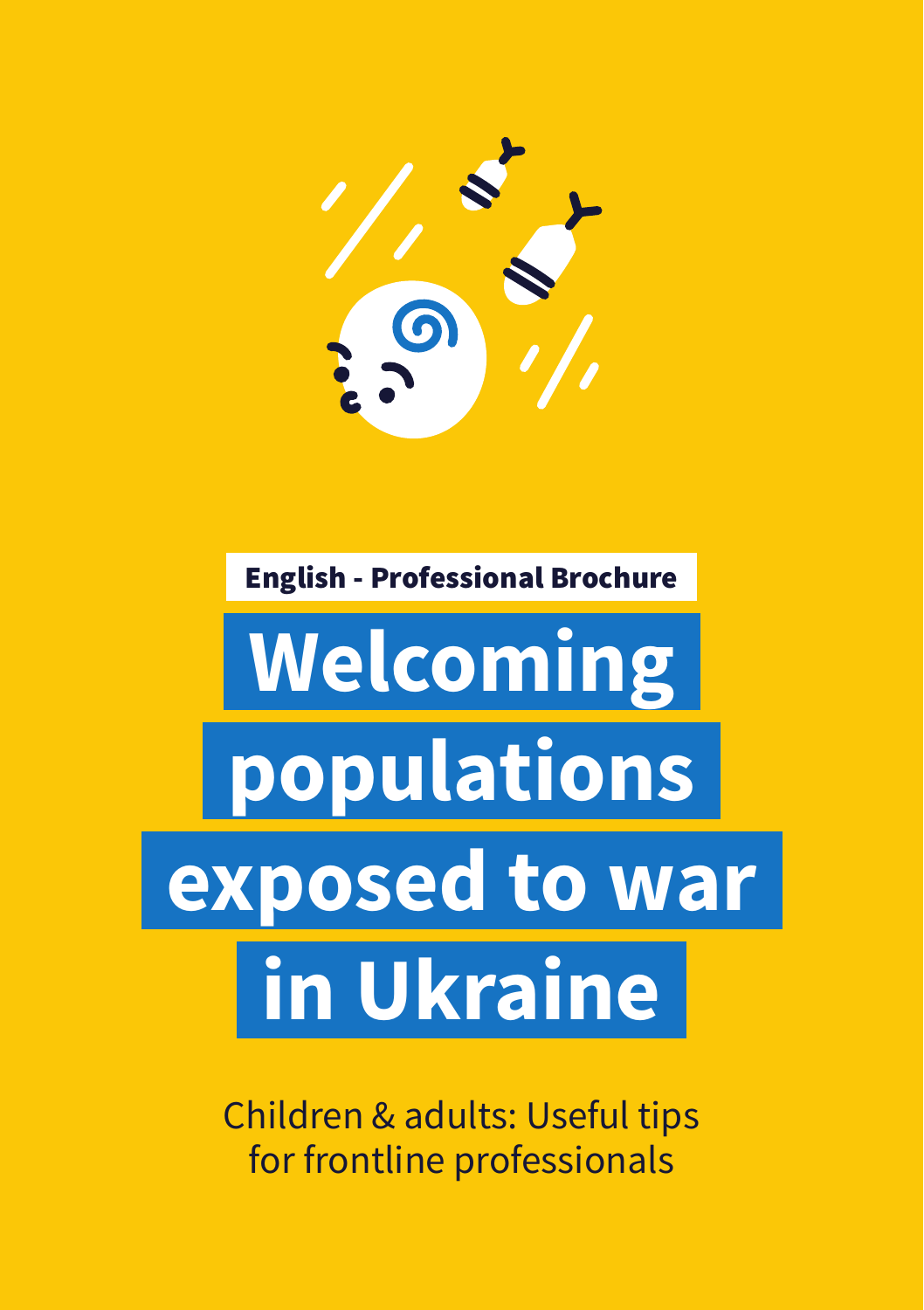### Screening for

### immediate trauma reactions

### Within hours of shock

Intense emotional reactions are usual. The stress and fear experienced may cause distressing manifestations:



...which usually decrease with time and a return to a calm environment. These are normal reactions to an abnormal event

### In the following days and weeks

**Experiencing war can cause difficult emotions, stress, and anxiety.** It is not uncommon to experience:



- Certain situations **remind you of the event and promote stress or fear**.
- Wanting to **avoid everything that reminds you of the event**.
- **Feeling lost, disoriented by the circumstances**.
- **Loosing appetite**.
- **Feeling on guard**, startling at the slightest noise, having difficulty sleeping or nightmares.
- **Feeling sad, angry, irritable**.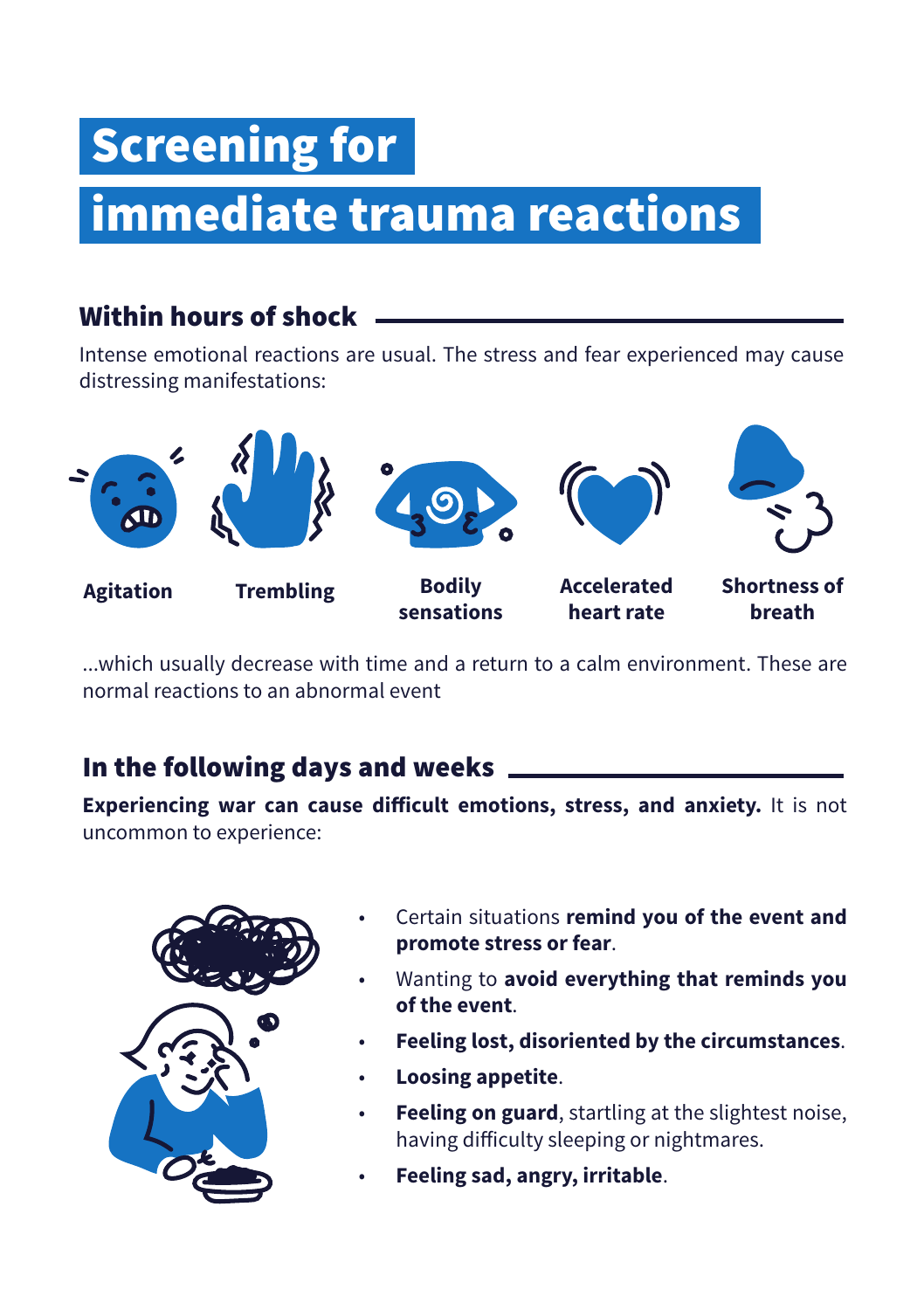# 8 practical tips for professionals

Although each person may experience the same event differently, **some tips can promote better recovery and avoid maintaining specific difficulties in adults and children**. Here are the most important ones:



#### 1. Ensure personal safety

When exposed to ongoing armed conflict, personal safety is the priority. Find a location away from danger whenever possible.

#### 2. Ensure physiological needs

It is common to lose appetite and forget to drink in the days following a difficult event. Offer drinks and snacks and encourage people to drink and eat regularly.



#### 3. Restaure Humanity

Offer a warm and comforting welcome and lend an attentive ear to those who wish to express themselves. Listen in a non-directive way; some will want to talk about the events, others will not; this speech must remain free. Remember to take care of your emotional state. Keep some time for calm and rest (see point 8).



#### 4. Encourage sleep

Provide a resting place to recuperate and find an appropriate sleep-wake rhythm.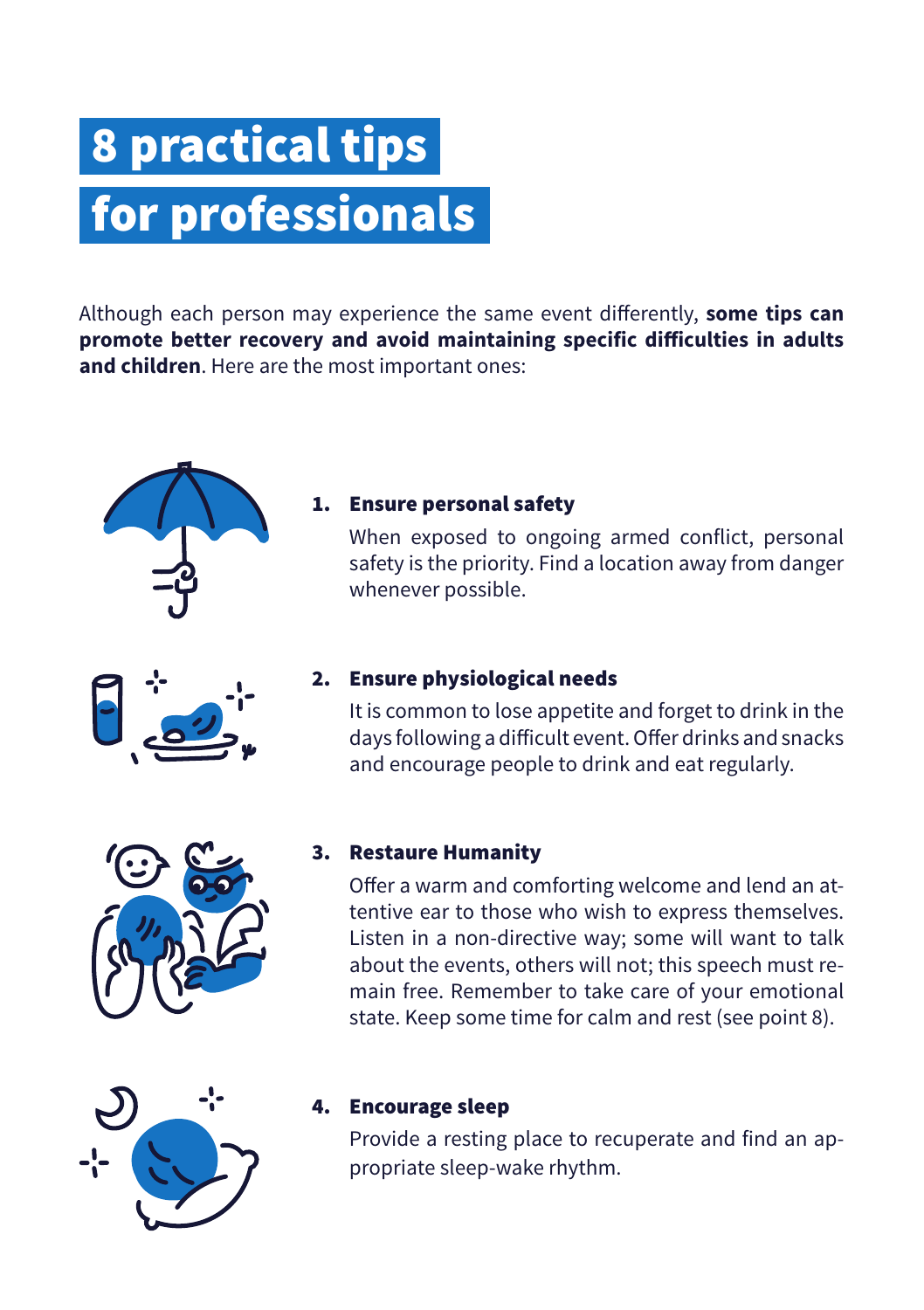

#### 5. Identify people in distress and encourage appeasement

Some exposed people may have intense emotional reactions (anxiety, crying, despair), reactions of shock (apathy, mutism), or even unusual behavior (agitation, people on «automatic pilot»). Faced with these reactions, it is essential to remain calm and to listen. These attitudes can sometimes be enough to bring about appeasement.

#### 6. Communicate information

Exposed people may have questions about the event or their loved ones. Allow them to get in touch with their relatives if necessary. Lastly, exposed people may be confused: it is then essential to give them material support (brochure) concerning the psychological reactions after a potentially traumatic event and the means of recourse.



#### 7. Do not stay alone

Seek advice from other professionals with whom you work, and if necessary, contact mental health professionals or mental healthcare emergency services in your area (CUMP in France).



#### 8. Take care of yourself

You are indirectly exposed to these events as professional receiving war victims—Foster solidarity with your colleagues and loved ones. Pay attention to your emotional state and listen to yourself, rest, maintain activities and relationships that matter to you. Maintain your safety and daily habits. Talk to a mental health professional if you feel the need.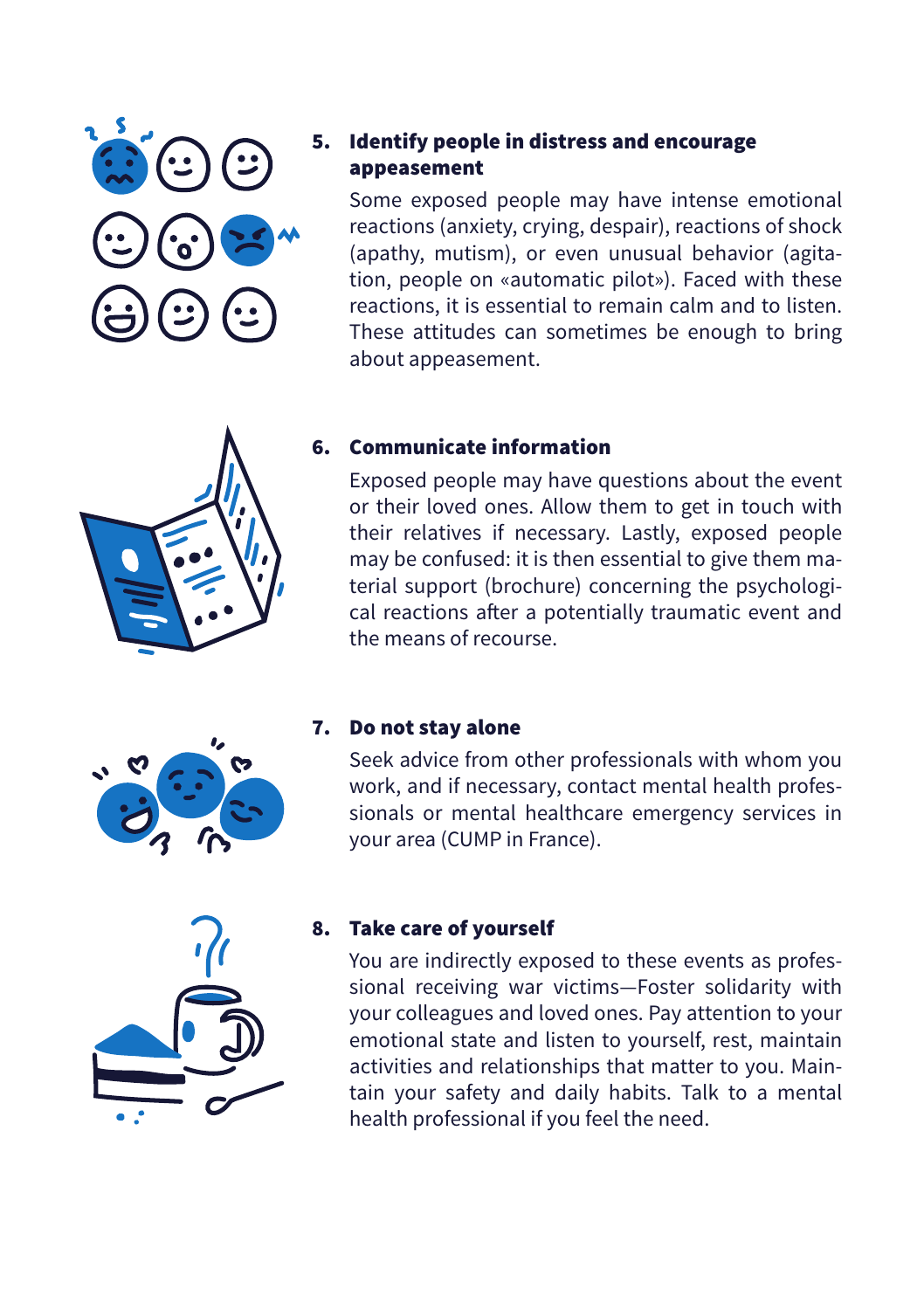## children about war? How do you talk to

**Stressful reactions are expected in a climate of fear and uncertainty related to war.** It is essential to differentiate between your child's reactions and your own experiences in this context.



- 1. Create a supportive environment where children can **ask questions** without forcing them to do so.
- 2. Suggest that children **share what they have heard, seen, or thought about the war with you or their parents**.
- 3. **Focus on factual information** and build on the protective aspects.
- 4. **Put the event in perspective:** *'war is essentially between soldiers', 'when there are armed conflicts, there are also individuals who act for peace'.*
- 5. **Protect children from overexposure to screens and media, and accompany them in choosing and deciphering information.**
- 6. Inform children of **the existing solidarity and mutual aid** and, if they wish, help them get involved (make a drawing, a donation).
- 7. Invite families to **engage in shared, enjoyable activities and restore reassuring rituals in the family's daily life.**